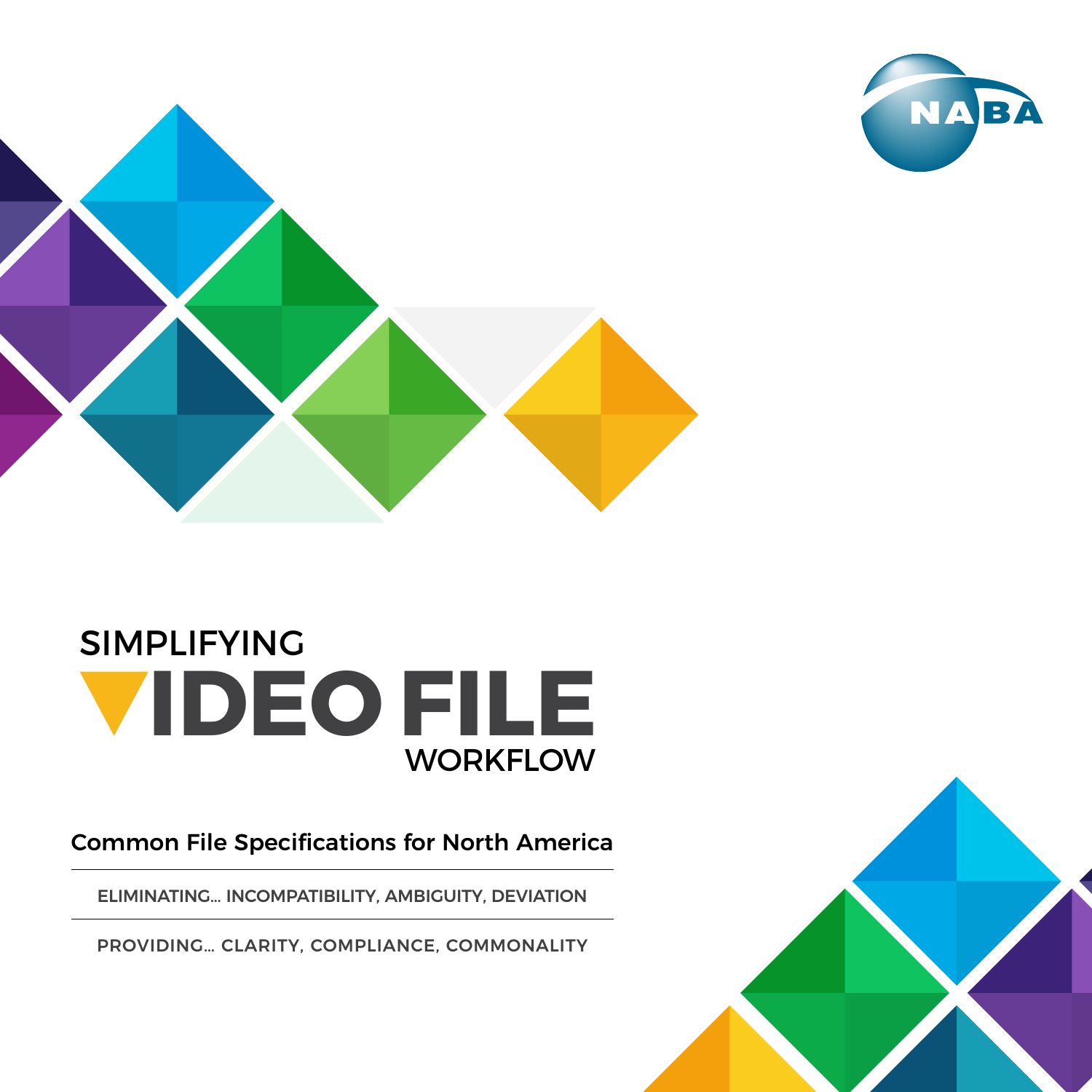

## **SIMPLIFYING IDEO FILE WORKFLOW**

# **Contents**

Problem & Solution

**Stakeholders** 

Industry Benefits

Specification

Conclusion



**18**

**15**

**09**

**05**

**03**

**图 等在 等质** 

Common File Delivery Specification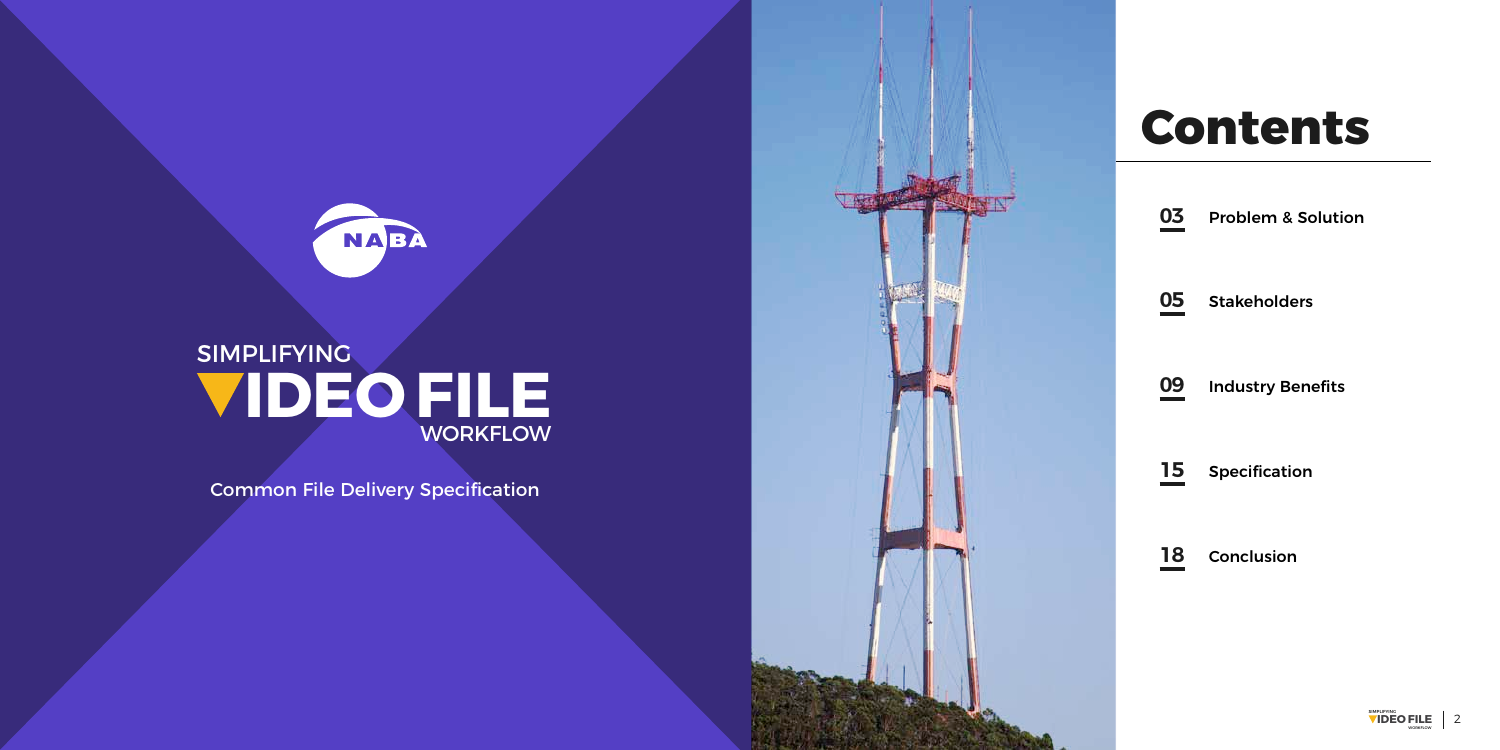

### **The Advantage of File Based Workflows**

The Broadcast industry benefits greatly from its transition to file based workflows. The evolution from physical media to file based media not only improves efficiency, but also removes limitations of time, space and the limited options of many technical parameters, such as the number of audio tracks imposed by physical media.

## **But Here's the Problem:**

Compatibility issues often plague new file based workflows. While the workflows are generally stable, interoperability issues regularly arise. Every time a new program is commissioned, a new distributor is engaged, or supporting infrastructure changes are made, a qualification process is needed to ensure compatibility and interoperability. Typically, a broadcaster supplies a specification to the program provider and these specifications state specific requirements for the creation and delivery of program files.

## **The Solution:**

A Standards Based Program File Delivery Specification….

In an increasingly global market, clarity is the best and simplest way to minimize incompatibility, cost and confusion! Standards should be used, but often the exact user requirements may require support of sections and sub-sections from many different Standards.



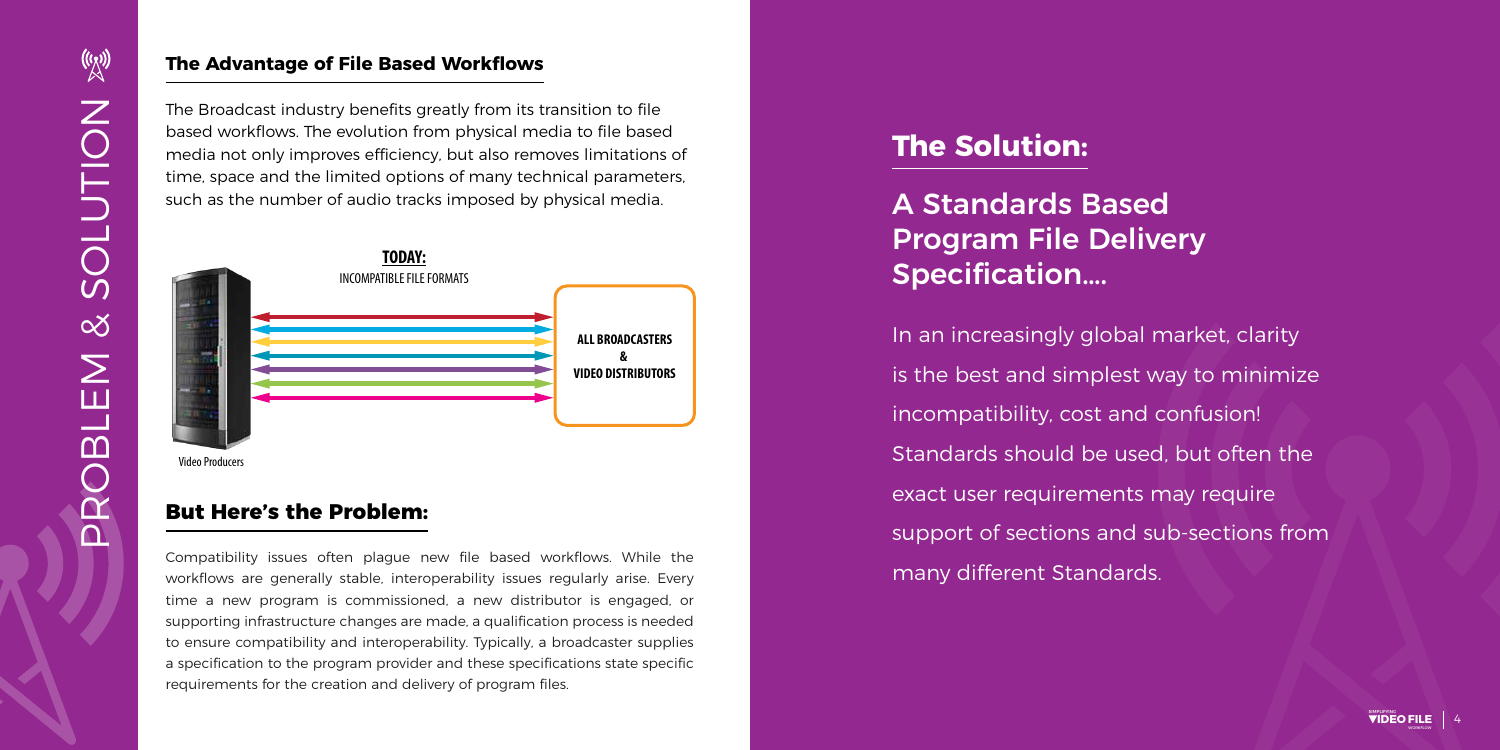

## Benefits for:

## **Broadcasters**

Multiple File Formats have become one of broadcast television's most expensive costs, and for the last decade have been the source of frustration and errors in production centers and independent producers.

The industry has longed for a solution and the ability to better control costs. The operational workforce and capital needed for equipment has grown exponentially to handle the multitude of File Format issues.

While addressing the challenge, we observe a media workforce going through rapid, significant and necessary change. Those with purely linear broadcast skills need to get up to speed, in Broadcast Media IP production and delivery (MoIP) workflows. At the same time, an IP-trained workforce is needed that understands the demands of broadcast television when viewed on any platform.

In addition, retirements and reductions in the workforce are taking their toll on skillsets as well. With shrinking headcounts and fewer qualified, available employees, many television operations will not have the staff resources to plan, specify and manage the workload of specifications, standards and the complexities of diverse file formats. Common file format specifications will ease this transition in both people and technology by making as much of our process as transparent and efficient as

possible.

### Benefits for:

# **The Production Community**

Production, quality control testing and delivery requirements vary greatly across the end user community.

The result is that these processes, timelines and costs may not be fully defined until late in the production process. Also, these requirements may change at any time to address changes in business partners or their infrastructure, workflow and supply chain.

Given the tightening of budgets and delivery schedule requirements, the elimination of these variables is an imperative. The NABA – DPP (Digital Production Partnership) specification does this.



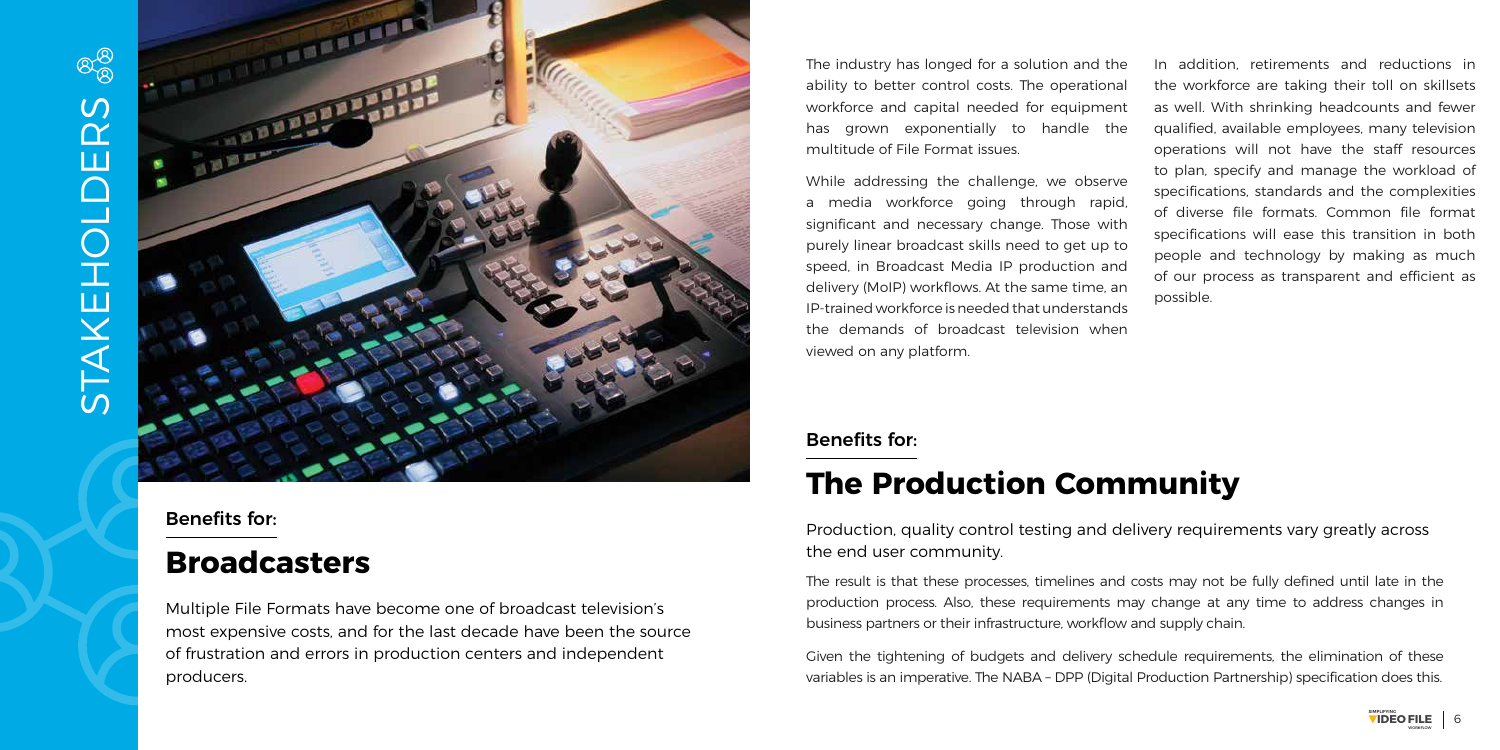

In contrast, using a stable essence and metadata specification, that is created utilizing widely deployed standards, allows technology vendors to put engineering effort into features that add genuine functional and feature value to the ecosystem rather than simply making interchange work.

The DPP initially focused on what was required for B2B interchange of media within the UK. Now NABA and the DPP have expanded their scope internationally, as there is a large overlap in requirements between territories and within territories. Reusing work and engineering that has already been done and creating a delta in the specifications makes sense, not just for the end users, but also for technology vendors

since a reasonable engineering effort gives access to new homogeneous markets.

It is the automated workflow that provides the value to a technology vendor's business rather than the file format itself. Better levels of automation are achieved when vendors specialize and work together to deliver systems that are unlikely to be created by any single vendor. This, in turn, increases the opportunities for a technology vendor to sell its products into a growing, automated market. The key to good multi-vendor environments is accurate and appropriate interoperability specifications. The NABA – DPP specification is a key technology upon which automated inter-vendor workflows

can be built.

**These are the reasons that NABA, in partnership with the UK's DPP, has developed common standards based program file delivery specifications.**



## Benefits for:

## **Technology Vendors**

Without common specifications of the format being interchanged, all the vendors involved in the value chain must implement all the format variations in all the major specifications being used in the industry.

This requires engineering time and effort, adds little overall value and generates large amounts of cost in terms of engineering effort, support, fault finding, regression testing with each new update or release, and other efforts that don't necessarily improve the whole ecosystem.

### **What should I do?**

- ŭ **Adopt the NABA DPP Common File Format Specification**
- ŭ **Learn more at http://www.nabanet.com/dpp**
- ŭ **Contact NABA at simplify@nabanet.com**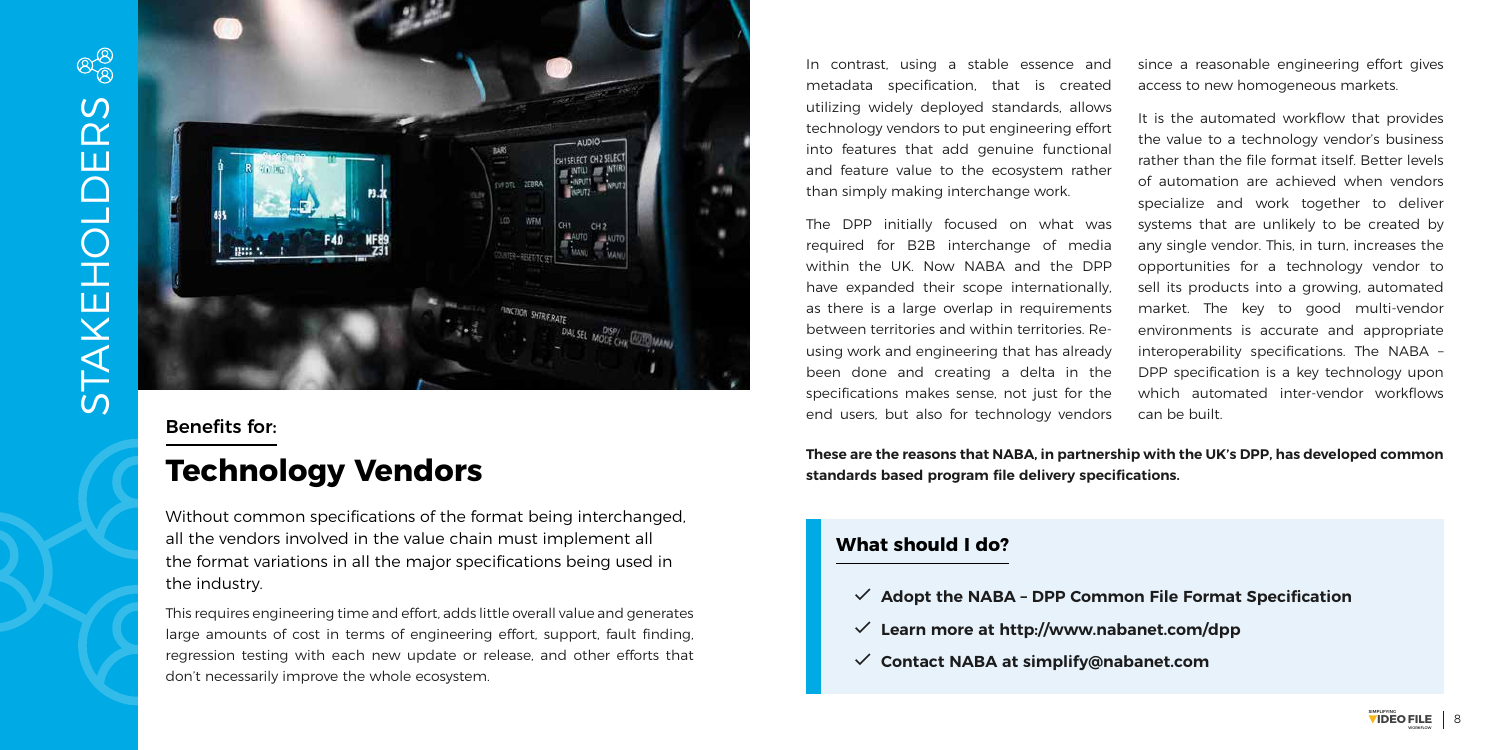## **Industry Benefits**

Common File Delivery Specifications benefit the production and broadcast industry in three ways – Economic, Workflow and Staffing:

In an increasingly global market, clarity is the best and simplest way to minimize incompatibility, cost and confusion! Standards should be used but often the exact user requirements may require support of sections and subsections from many different Standards.

## **Economic**

- $\blacktriangleright$  Improves efficiency by facilitating automation of workflow with a more precise specification enabling a machine-to-machine exchange of technical requirements. This reduces the cost of operations and increases productivity.
- ▶ Decreased rejections, repairs and reorders. In today's production environment, deliveries are closer to the time of broadcast than ever before and broadcasters simply can't afford delays caused by errors.
- ▶ Common specifications can facilitate increased volume in the workflows needed to address emerging preferences of the audience viewing experience as well as other business needs.



- $\triangleright$  The adoption of common formats simplifies the complexity of the workflow by eliminating or reducing version confusion, facilitating simplified monitoring and measurement, and achieving enhanced discoverability.
- ▶ They provide for common templates and profiles for creation, transcoding and testing, thereby facilitating the repurposing of files for uses such as broadcast, online distribution, OTT, VOD and international program delivery.

# 63 WORKFLOW ORKFLOW

# **Workflow**

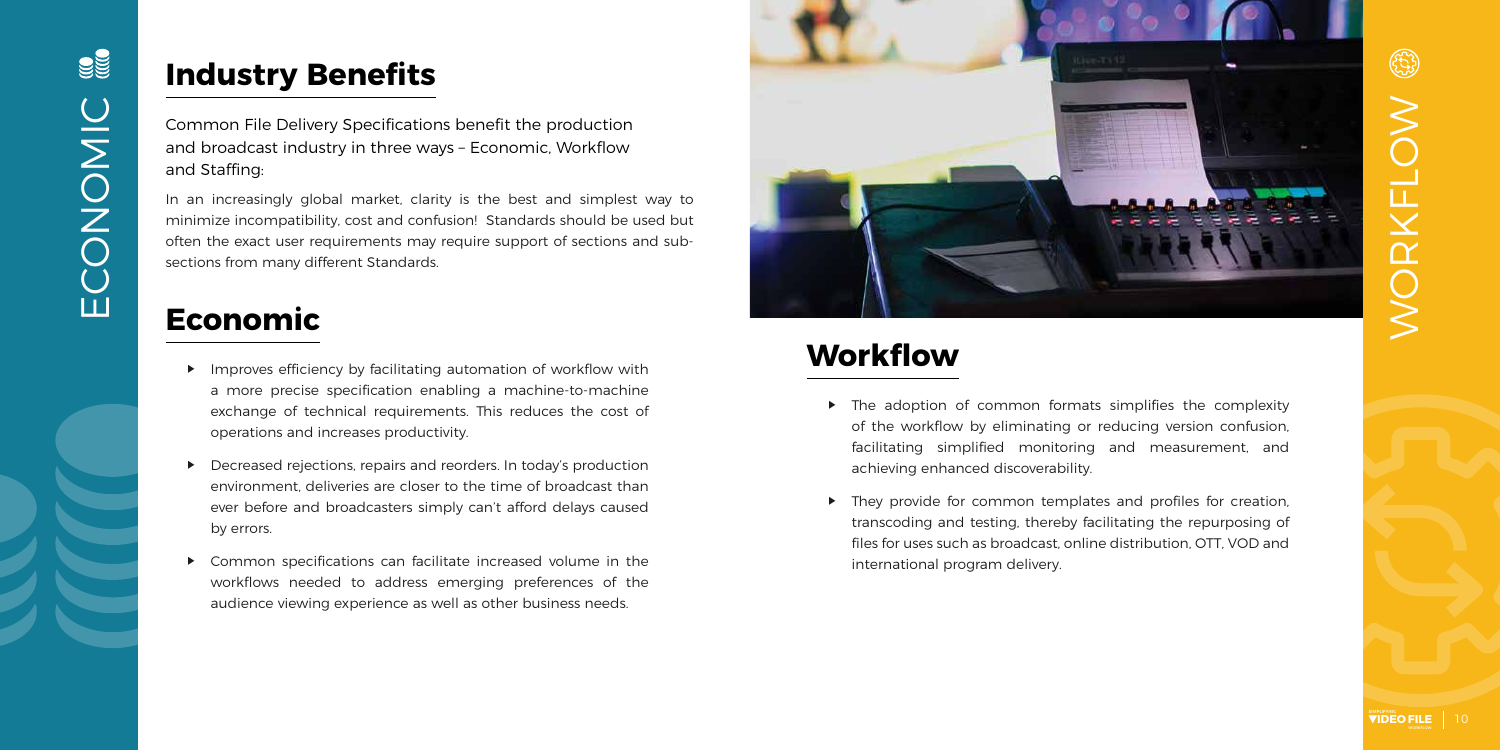

# **Staffing**

- $\triangleright$  Changes in the workforce and a potential loss of skill sets may lead to operational errors producing delays and causing expensive fixes. Specifications must reflect the experience and knowledge of not only the entire broadcast workflow, but the detailed technical specifics of equipment capabilities, as well as the appropriate standards, their options and modes of operations. Producing common specifications requires the combined knowledge of many disciplines including file formats, wrappers, codec, audio, video, captions, timecode, metadata, accessibility requirements, etc. It is becoming increasing challenging for any one organization to bring to bear appropriate resources with the proper level of subject matter expertise in all these areas.
- $\triangleright$  A common approach to creating these specifications benefits from the knowledge and experience by experts across our industry that understand the standards required, specific operations and technical challenges, requirements and capabilities of our workflows. It is increasingly less possible to have a resource base wide and deep enough in each individual broadcast company to address all these issues.
- Imminent change will only make current challenges more difficult. With the coming of UHD, HDR, and Wide Color Gamut, new and potentially unfamiliar requirements are emerging in codec, file formats, wrappers, resolution, bit depth, frame rate, color space, transfer functions, audio formats, etc.



**Each of these has a cost, and each impacts all of the other portions of the industry from manufacturing, production, post-production, fulfillment, delivery, playout repurposing for new platforms and delivery models.**

### **What should I do?**

- ŭ **Adopt the NABA DPP Common File Format Specification**
- ŭ **Learn more at http://www.nabanet.com/dpp**
- ŭ **Contact NABA at simplify@nabanet.com**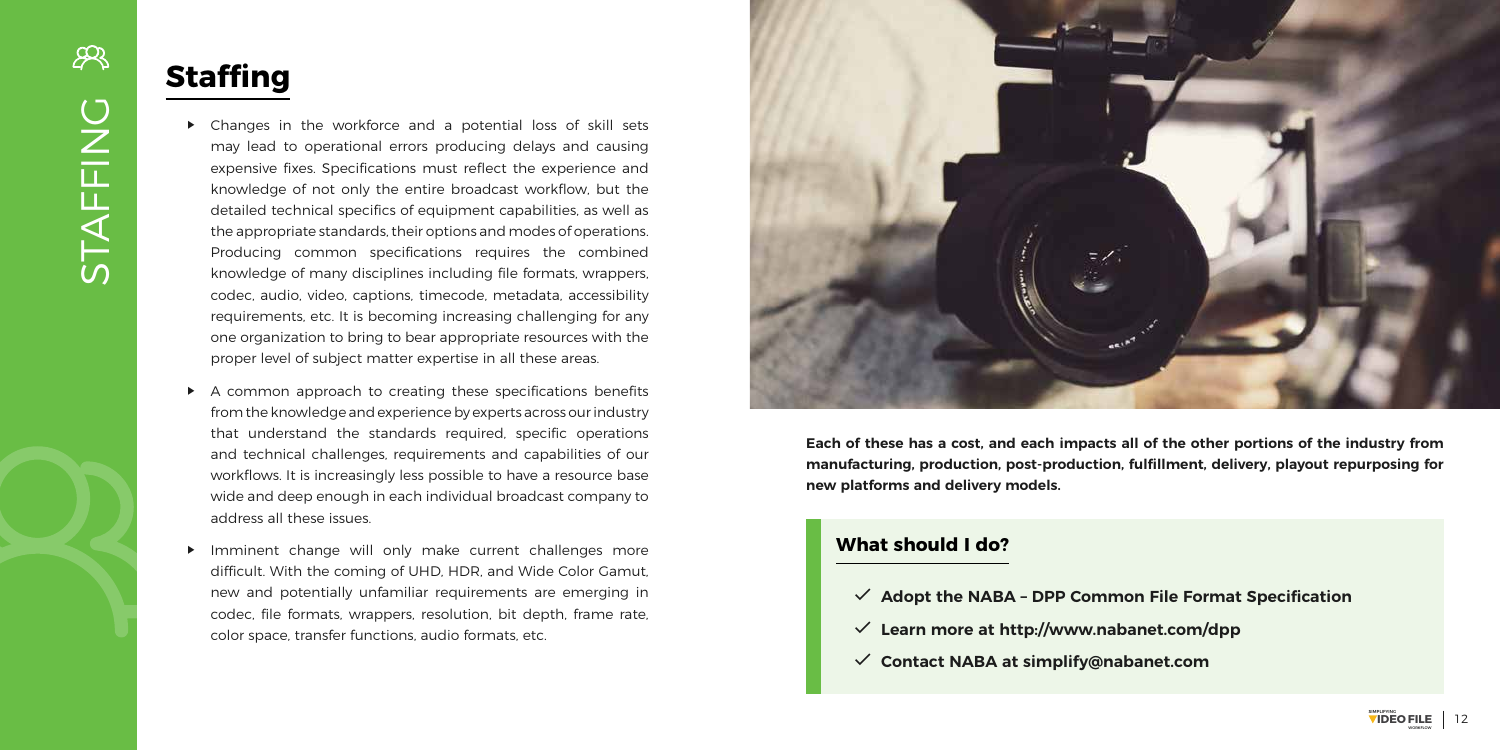



## Incompatibility, Ambiguity and Deviation Clarity, Compliance and Commonality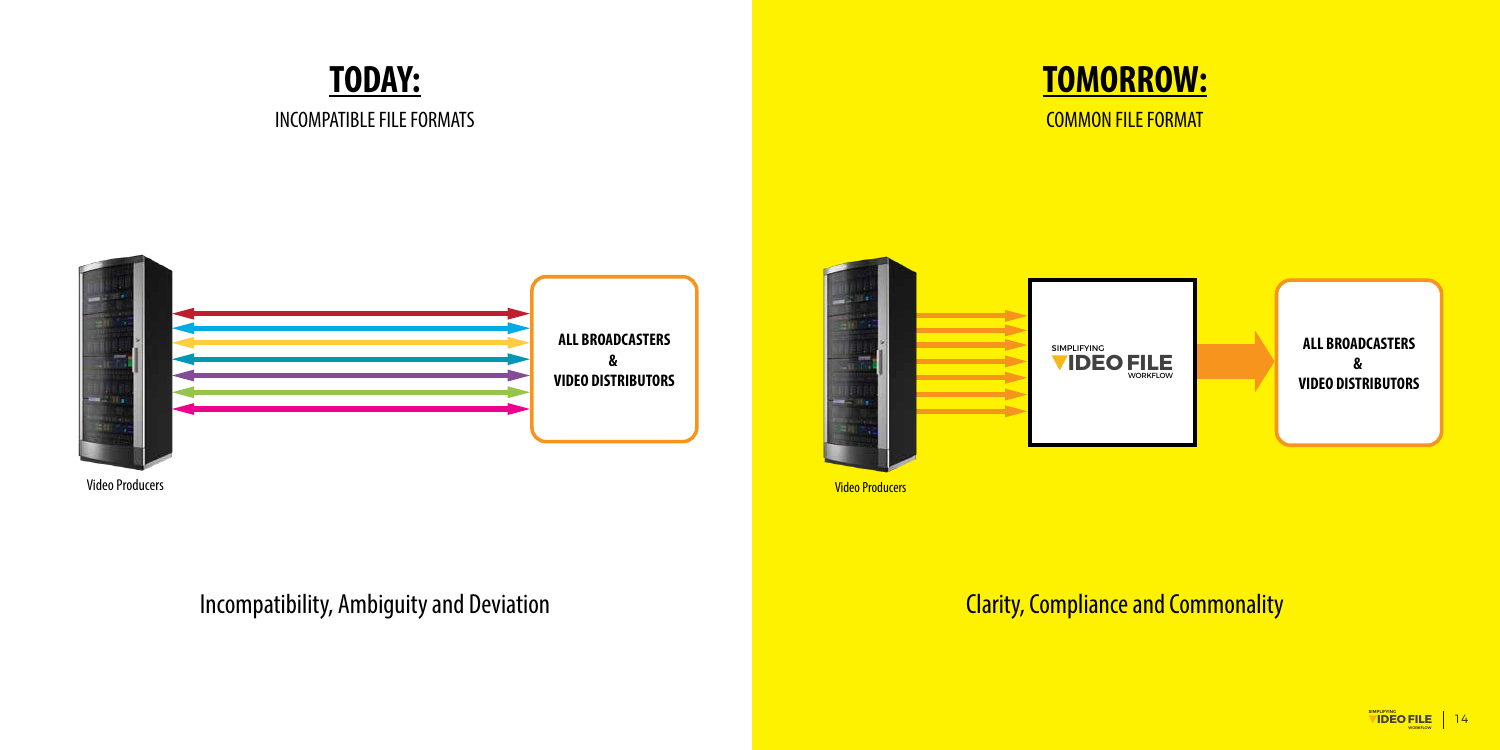**The Two Components of the NABA – DPP Common File Delivery Specification**

### Air Ready Masters:

to support legacy workflows, while enabling innovation, in traditional delivery for play to air use cases.

### Library Masters for HD and UHD:

for emerging workflows where files are reprocessed to create Air Ready Masters, VOD files, files for Online applications, OTT files for distribution on platforms such as Netflix, Amazon, iTunes, etc.

These specifications would also support the creation and use of templates and profiles for file based production, transcoding and testing to facilitate improvements in workflow automation.





## **Specification Overview**

NABA – DPP Air Ready Master allows new workflows to be used with legacy plant infrastructure.

## **AS-11 X-8 supports MPEG 2 AS-11 X-9 supports MPEG 4**

The Specifications were published at NAB 2016. They utilize a rules based approach. The AMWA and the BBC decomposed AS-11 into a set of block-based rules. Blocks, containing standard citations, with all the valid and appropriate modes and options, represent these rules. This approach makes it easier to build new specifications to address regional business, technical and regulatory needs from existing blocks. They also express the Specification in a software based approach and a programmer and "machine friendly" way.

## To address the Library Master workflow, NABA and the DPP will publish two additional specifications in 2017.

**An HD Library Master based on SMPTE IMF App 2**

### **A UHD Library Master based on SMPTE IMF App 2e**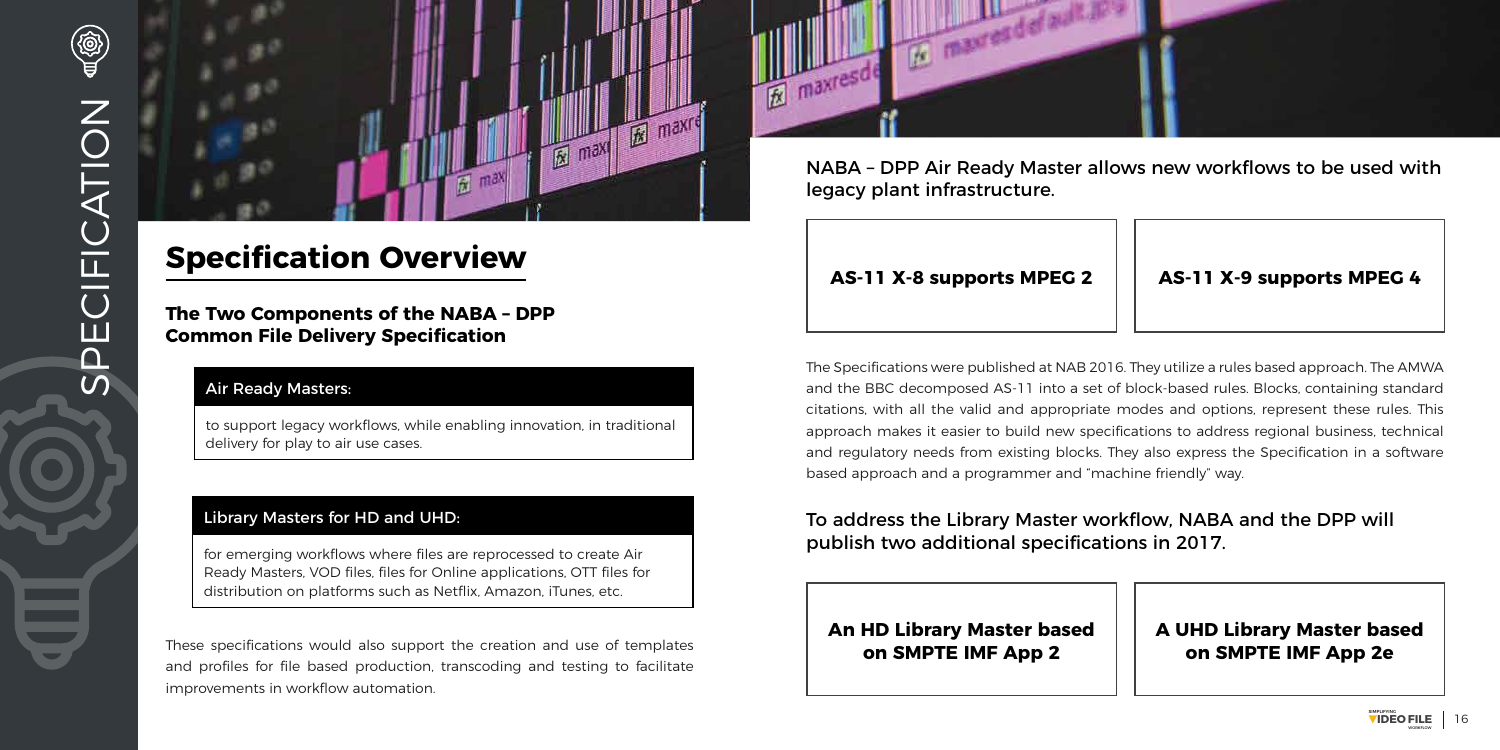

## **Conclusion**

Maximizing interoperability and efficiency requires commonly agreed to specifications based on standards. The NABA – DPP Specifications are being adopted by many production groups, broadcasters and manufacturers. While timetables may vary based upon existing infrastructure update schedules, widespread implementation will benefit all members of the production, technology and broadcast ecosystem.

Since the Library Masters are used to create Air Ready Masters, VOD files, files for Online applications, OTT files for distribution on platforms such as Netflix, Amazon, iTunes, etc, the requirements inherited certain characteristics of specifications from those applications for parameters such as codecs, color space, resolution, "native" frame rate, no 3/2 pulldown, etc.

- $\blacktriangleright$  The use of a higher quality codec that would permit the retention of quality throughout a workflow with concatenated operations, while additionally improving efficiency in operational workflows.
- $\blacktriangleright$  Support for and use of content playlists supports the creation of specific content versions.
- ▶ Support for and use of output profile lists supports the production of the appropriate technical parameter for creating multiple service deliverables.

This was just one set of the many differences from the Air Ready Master Specification. SMPTE's IMF Standards meet many, if not all, of these requirements, such as:

SMPTE's BXF data models have been extended to include appropriate parameters to identify and specify templates and profiles in support of automated workflows. These steps will prove to be beneficial by enabling automated workflow improvements.

The entire NABA – DPP Specification is available at:

http://www.nabanet.com/dpp

### **What should I do?**

- ŭ **Adopt the NABA DPP Common File Format Specification**
- ŭ **Learn more at http://www.nabanet.com/dpp**
- ŭ **Contact NABA at simplify@nabanet.com**